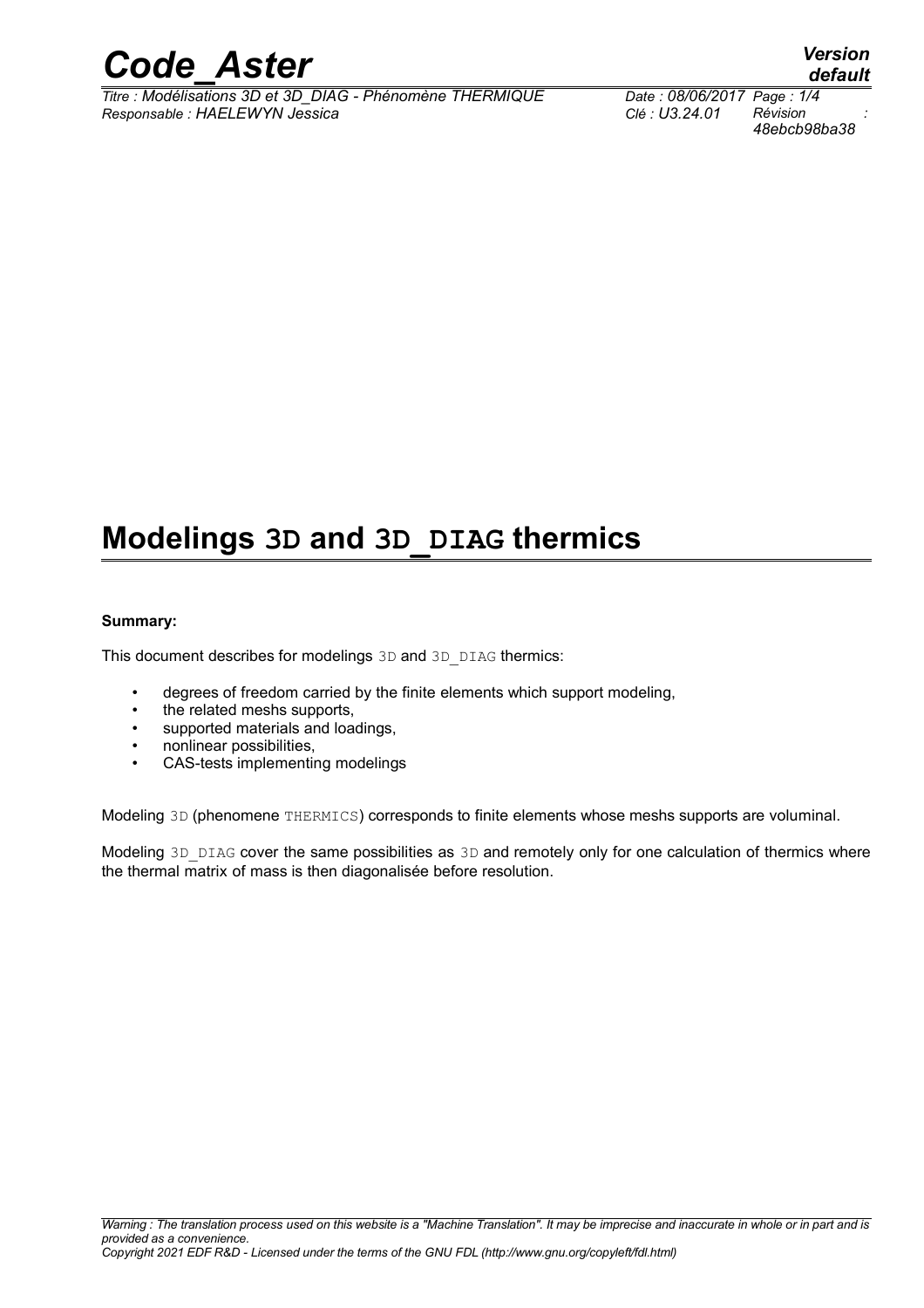# *Code\_Aster Version*<br>*Titre : Modélisations 3D et 3D DIAG - Phénomène THERMIQUE Date : 08/06/2017 Page : 2/4*

*Titre : Modélisations 3D et 3D\_DIAG - Phénomène THERMIQUE Date : 08/06/2017 Page : 2/4 Responsable : HAELEWYN Jessica Clé : U3.24.01 Révision :*

## **1 Discretization**

### **1.1 Degrees of freedom**

| <b>Modeling</b>      |  |
|----------------------|--|
| REE OR <b>And</b> an |  |

**Modeling Degrees of freedom**

3D and 3D\_DIAG TEMP : corresponds to the temperature HYDR : corresponds to the hydration

**(with each node top)**

## **1.2 Mesh support of the matrices of rigidity**

The meshs support of the finite elements can be tetrahedrons, pyramids, prisms or hexahedrons. The elements are isoparametric.

| <b>Modeling</b> | Mesh    | Interpolation   | <b>Remarks</b> |
|-----------------|---------|-----------------|----------------|
| 3D and 3D DIAG  | TETRA4  | Linear          |                |
| 3D              | TETRA10 | Quadratic       |                |
| 3D              | PYRAM5  | Linear          |                |
| 3D              | PYRAM13 | Quadratic       |                |
| 3D and 3D DIAG  | PENTA6  | <b>Bilinear</b> |                |
| 3D              | PENTA15 | Serendip        |                |
| 3D and 3D DIAG  | HEXA8   | Trilinear       |                |
| 3D              | HEXA20  | Serendip        |                |
| 3D              | HEXA27  | Tri-quadratic   |                |

## **1.3 Mesh support of the surface loadings**

| <b>Modeling</b> | Mesh              | Interpolation   | <b>Remarks</b> |
|-----------------|-------------------|-----------------|----------------|
| 3D and 3D DIAG  | TRIA3             | Linear or       |                |
|                 |                   | <b>Bilinear</b> |                |
| 3D              | TRIA6             | Quadratic or    |                |
|                 |                   | Serendip        |                |
| 3D and 3D DIAG  | OUAD4             | <b>Bilinear</b> |                |
| 3D              | OUAD <sub>8</sub> | Serendip        |                |
| 3D              | OUAD9             | Quadratic       |                |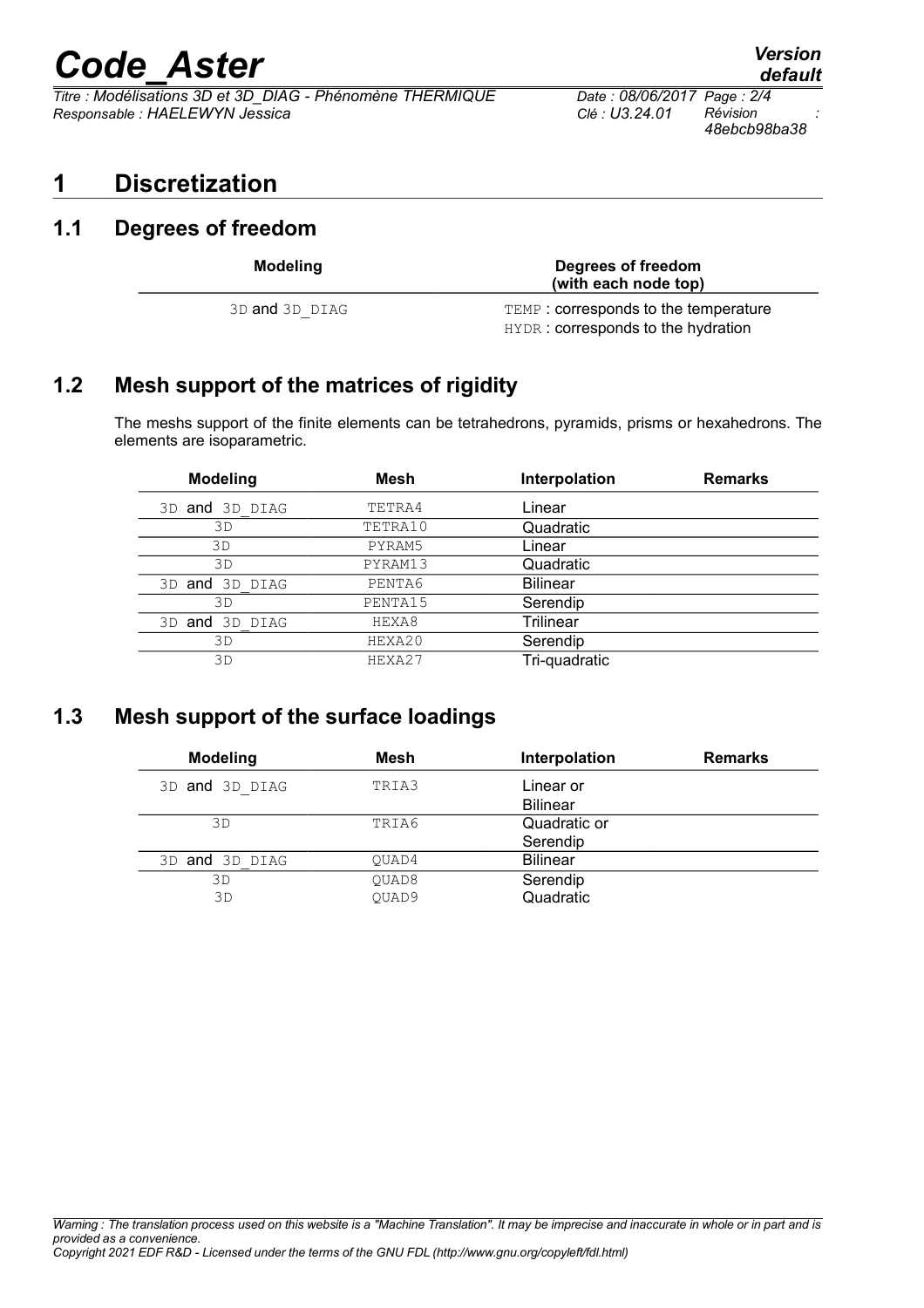## *Code\_Aster Version*

*Titre : Modélisations 3D et 3D\_DIAG - Phénomène THERMIQUE Date : 08/06/2017 Page : 3/4 Responsable : HAELEWYN Jessica Clé : U3.24.01 Révision :*

*48ebcb98ba38*

## **2 Supported loadings**

The loadings available are the following:

#### • **SOURCE**

Allows to apply voluminal sources to a field 3D.

Supported modelings: 3D, 3D\_DIAG

#### • **FLUX\_REP**

Allows to apply normal flows to faces of voluminal elements.

Supported modelings: 3D, 3D\_DIAG

#### • **EXCHANGE**

Allows to apply conditions of exchange with an outside temperature with faces of voluminal elements.

Supported modelings: 3D, 3D\_DIAG

#### • **ECHANGE\_PAROI**

Allows to apply conditions of exchange between two walls.

Supported modelings: 3D, 3D\_DIAG

#### • **GRAD\_TEMP\_INIT**

Allows to impose a presumedly uniform variation in temperature in an element Supported modelings: 3D, 3D\_DIAG

#### • **CONVECTION**

Allows to take into account the terms of transport of heat by convection, for THER\_NON\_LINE\_MO only.

Supported modeling: 3D, 3D\_DIAG

#### • **RADIATION**

Allows to take into account the flow radiated ad infinitum with faces of voluminal elements Supported modelings: 3D, 3D\_DIAG

## **3 Non-linear possibilities**

Two operators are available for the study of non-linear behaviors:

THER NON LINE [U4.54.02]: this operator allows, in hover or in transient, to solve the problems of:

• Standard non-linear thermics: material depend on the temperature, boundary conditions (radiation and nonlinear imposed flow),

- Nonlinear thermics with calculation of the hydration of the concrete,
- Drying of the concrete.
- THER\_NON\_LINE\_MO [U4.54.03]: this operator allows to solve the equation of stationary heat in a mobile reference frame related to a loading and moving in a direction and at a given speed.